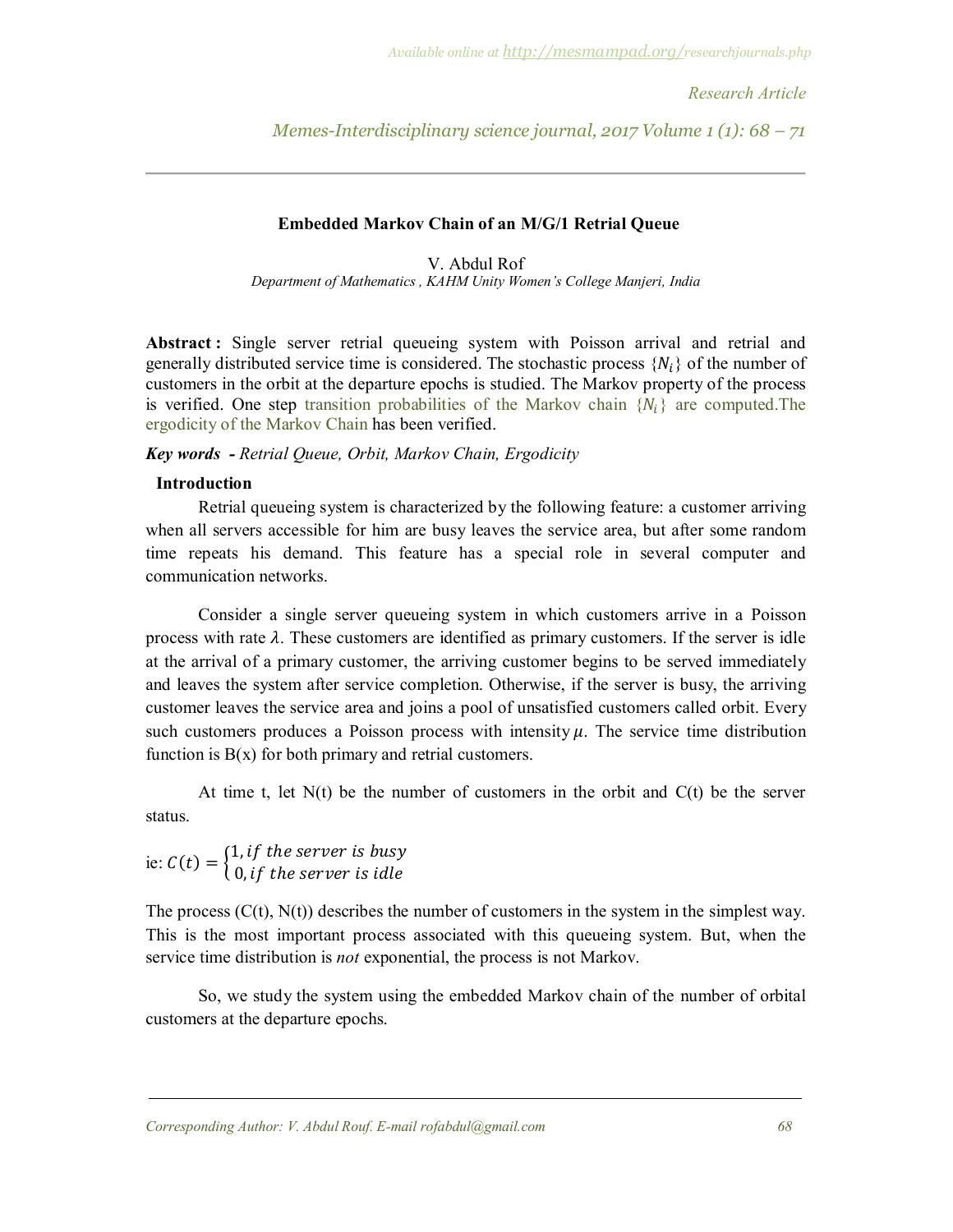#### **Model Discription**

The queueing process evolves in the following manner. Suppose that the  $(i - 1)<sup>th</sup>$ customer completes his service at the epoch  $t_{i-1}$  and the server becomes free. Even if there are some customers in the system who wants to get service, they cannot occupy the server immediately, because of their ignorance of the server state. So the next,  $i^{th}$  customer, enters the server only after some time interval  $R_i$  during which the server is idle. If the number of orbital customers at the epoch  $t_{i-1}$  is *n*, the random variable  $R_i$  has an exponential distribution with parameter  $\lambda + n\mu$ . The *i*<sup>th</sup> customer is a primary customer with probability  $\lambda$  $\frac{\lambda}{\lambda+n\mu}$  and it is an orbital customer with probability  $\frac{n\mu}{\lambda+n\mu}$ . At the epoch  $\xi_i = t_{i-1} + R_i$ , the *i*<sup>th</sup> customer starts his service and continues during a time  $S_i$ . All primary customers arrived during the service time joins the orbit. (The retrials arrived during this time do not influence the system) At the epoch,  $t_i = \xi_i + S_i$  the *i*<sup>th</sup> customer completes his service and the server becomes free again.

Let  $N_i = N(t_i)$  be the number of customers in the orbit at the *i*<sup>th</sup> departure epoch  $t_i$ . Then,

$$
N_i = N_{i-1} - B_i + \nu_i
$$

Where,  $B_i = \begin{cases} 0, & \text{if the } i^{th} \text{ customer is a primary customer} \\ 1, & \text{if the } i^{th} \text{ customer is a partial pattern} \end{cases}$ 1, if the i<sup>th</sup>customer is a retrial customer

and,  $v_i = #$  of primary customers arrived during the service time of the  $i^{th}$  customer.

 $B_i$  is a Bernoulli's r.v with,

$$
\Pr\left\{(B_i = 0)/(N_{i-1} = n)\right\} = \lambda/(\lambda + n\mu) \text{ and,}
$$
\n
$$
\Pr\left\{(B_i = 1)/(N_{i-1} = n)\right\} = n\mu/(\lambda + n\mu).
$$

The rv  $v_i$ doesn't depend on events which occurred before  $\xi_i$  and it's distribution is,

$$
k_n = \Pr\{v_i = n\} = \int_0^\infty \Pr\{(v_i = n) / (S_i = t)\} d B(t) = \int_0^\infty \frac{e^{-\lambda t} (\lambda t)^n}{n!} d B(t)
$$

It's generating function is,  $k(z) = \sum_{n=0}^{\infty} k_n z^n = \sum_{n=0}^{\infty} \int_{0}^{\infty} \frac{e^{-\lambda t} (\lambda t)^n}{n!}$  $\int_{0}^{\infty} \frac{e^{-\lambda t} (\lambda t)^n}{n!} dB(t)$  $\sum_{n=0}^{\infty} k_n z^n = \sum_{n=0}^{\infty} \int_0^{\infty} \frac{e^{-k x} (zt)^n}{n!} dB(t) z^n$ 

$$
= \int_0^\infty e^{-\lambda t} \left( \sum_{n=0}^\infty \frac{(\lambda t)^n}{n!} z^n \right) d B(t) = \int_0^\infty e^{-\lambda t} e^{\lambda t z} d B(t) = \int_0^\infty e^{-(\lambda - \lambda z)t} d B(t)
$$

 $= \beta(\lambda - \lambda z)$ , where,  $\beta(s) = \int_0^\infty e^{-st}$  $\int_{0}^{\infty} e^{-st} dB(t)$  is the Laplace-Stieljes transform of the service time distribution  $B(x)$ .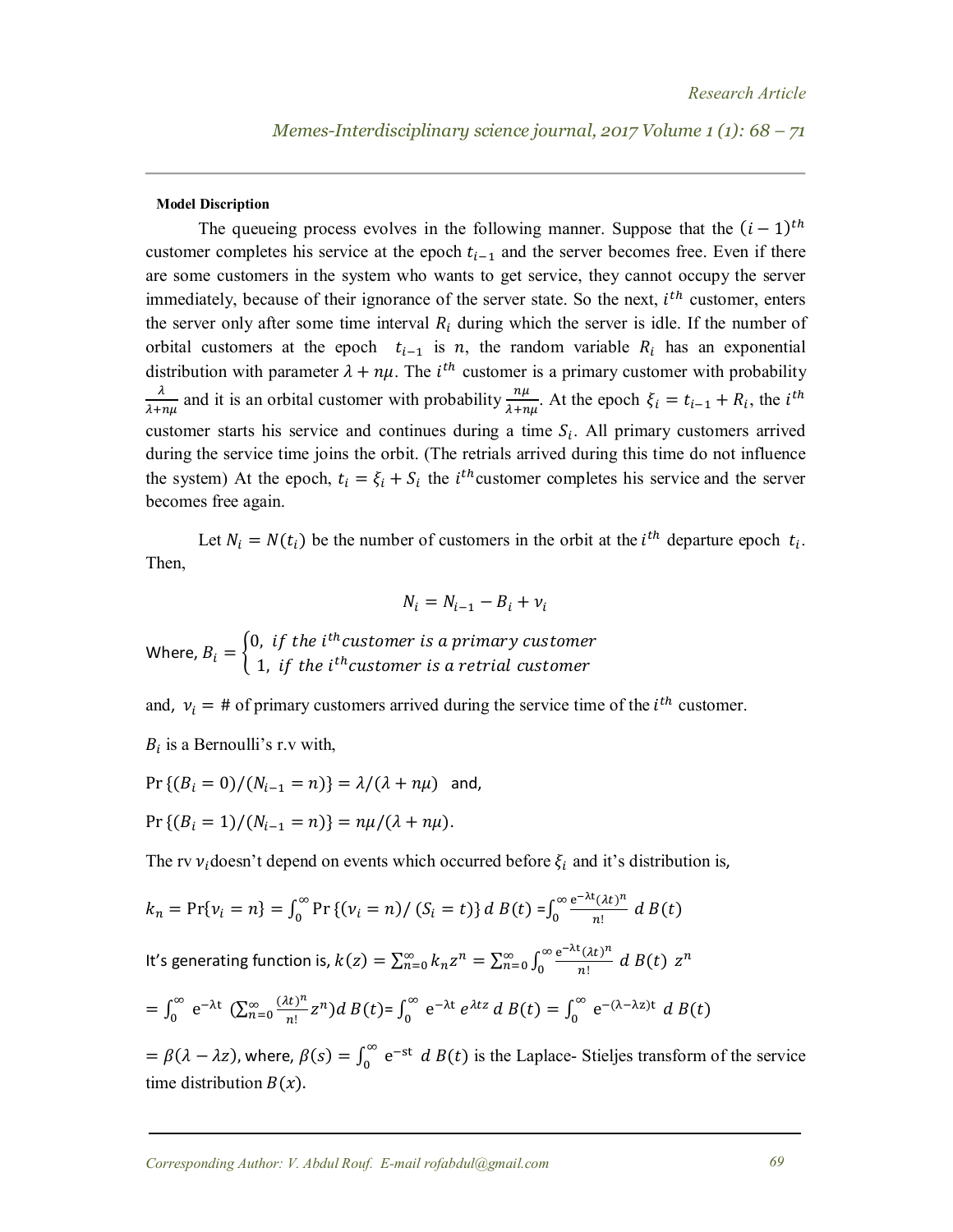*Memes-Interdisciplinary science journal, 2017 Volume 1 (1): 68 – 71*

Again,  $E(v_i) = \sum_{n=1}^{\infty} n k_n = k'(1) = \beta'(0)(-\lambda) = (-E(S_i))(-\lambda) = \lambda E(S_i) = \rho$ 

From these observations it is clear that the random variable  $N_i$  does not depend on the history before  $N_{i-1}$ . So  $\{N_i\}$  is a Markov chain with state space  $Z_+$ .

#### **One Step Transition Probability**

The one-step transition probabilities of the Markov chain  $\{N_i\}$  is given by,

$$
p_{mn} = \Pr\{(N_i = n)/(N_{i-1} = m)\}\
$$

Clearly  $p_{mn} \neq 0$ , for  $m = 0,1,2,..., n + 1$ .

Now, 
$$
p_{mn} = Pr \{ (N_i = n) / (N_{i-1} = m) \} = Pr \{ (N_{i-1} - B_i + v_i = n) / (N_{i-1} = m) \}
$$
  
= Pr  $\{ (v_i = n - m + B_i) / (N_{i-1} = m) \}$ 

 $= Pr \{ (\nu_i = n - m + 0) / (N_{i-1} = m) \} x Pr \{ B_i = 0 \} + Pr \{ (\nu_i = n - m + 1) / (N_{i-1} = 0) \}$  $m)$ <sub>*k*Pr*Bi*=1</sub>

$$
= k_{n-m} \left(\frac{\lambda}{\lambda + m\mu}\right) + k_{n-m+1} \left(\frac{m\mu}{\lambda + m\mu}\right).
$$

## **Ergodicity**

**Theorem**: The embedded Markov chain  $\{N_i\}$  is ergodic iff  $\rho < 1$ .

*Proof*: Because of the recursive structure of the distribution of  $\{N_i\}$  we can use the criteria using *mean drift* or *Liyapunov functions.* So the proof follows from the following statement:

Statement 1: For an irreducible and aperiodic Markov chain  $\xi_i$  with state space S, a sufficient condition for ergodicity is the existence of a non negative function  $f(s)$ ,  $s \in S$  and  $\varepsilon > 0$  such that the mean drift

$$
x_s \equiv E(f(\xi_{i+1}) - f(\xi_i)/\xi_i = s)
$$

is finite for all  $s \in S$  and  $x_s \le -\varepsilon$  for all  $s \in S$  except perhaps a finite number.

In the simple case when the state space  $Z_{+}$  of non negative integers it is usually sufficient to consider the function  $f(n) = n$ . It means that a chain is ergodic if its mean drift

$$
x_n \equiv E(\xi_{i+1} - \xi_i)/\xi_i = n)
$$

Is less than some negative number –  $\varepsilon$  for all  $n \geq N$ , where N is sufficiently large integer. Of course, if there exists the limit